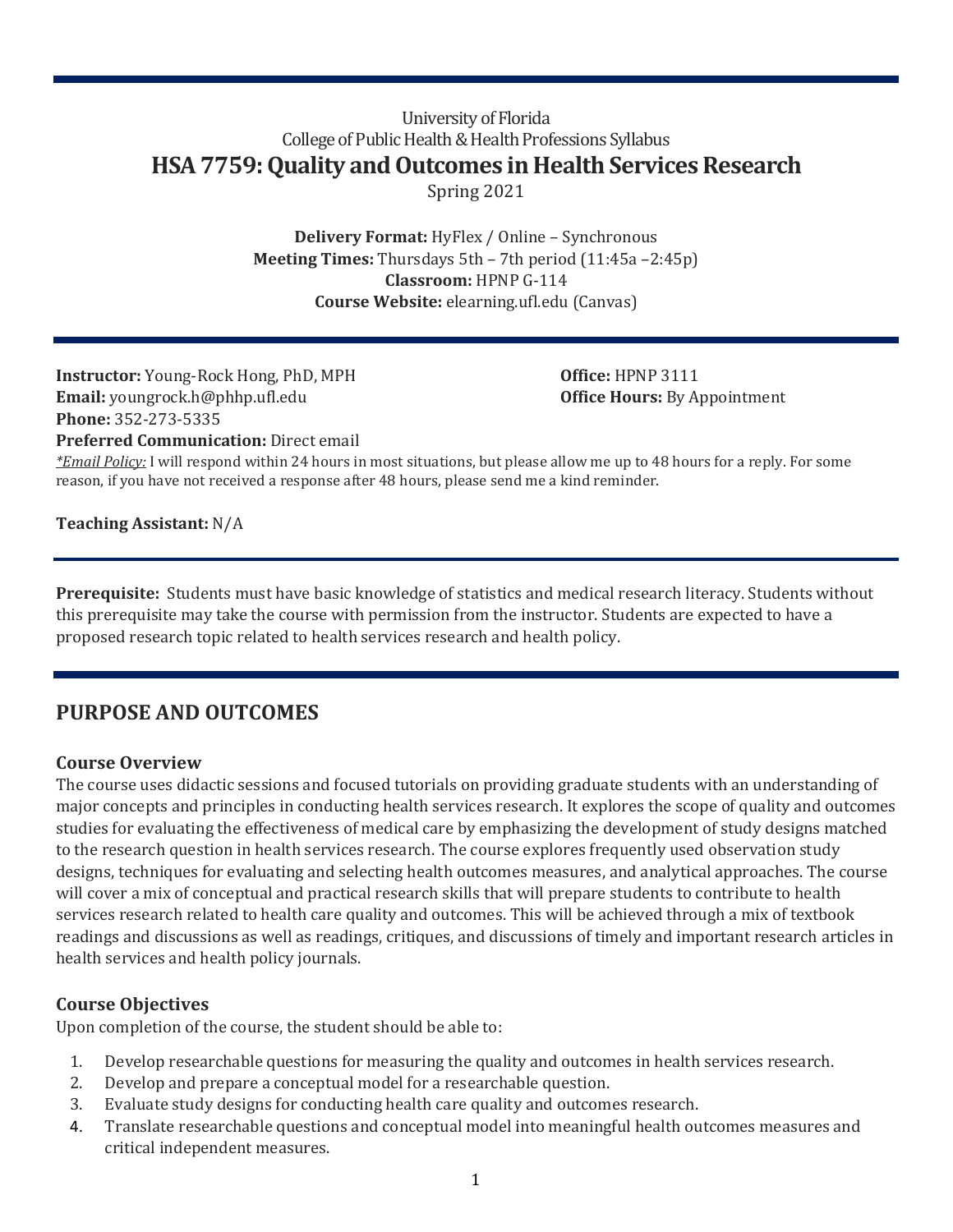- 5. Design a health services research study that minimizes threats to validity.
- 6. Identify sources of data for a health outcomes research study that are feasible to collect and minimize error.
- 7. Review, critique, and identify the contributions of peer-reviewed research articles.
- 8. Compare and contrast approaches to analyzing health care quality and outcomes.
- 9. Discuss how the organizational structural and clinical process aspects of quality impact health systems and health outcomes.
- 10. Understand how to define, measure, and value health care quality and outcomes
- 11. Apply risk adjustment methodologies and concepts used in health services research.
- 12. Apply the concepts of economic evaluation and decision-analytic models in health services research.
- 13. Apply scientific principles to the visual presentation of health outcomes data.
- 14. Develop a research proposal related to health care quality and outcomes.
- 15. Communicate a research proposal, expected findings, and potential implications.

*\*Disclaimer:* This syllabus represents the instructor's current plans and objectives for the course. As we go through the semester, these plans may need to change to enhance the class learning opportunities. However, such changes are not usual and will be communicated beforehand.

## **Instructional Methods**

- Research notes & Keyword search
- Assigned readings (textbook chapters and articles)
- Lectures
- Seminars / class discussions
- Presentations

The keyword research notes and textbook readings make up the core foundation of this course. Lectures and article readings are provided to supplement the course with extensions of textbook materials and applied examples.

## *What is expected of you?*

You are expected to engage in the course throughout the semester actively. This includes:

- Complete all assignments or course-related work each week. You are expected to do preparatory work, including readings or watching videos prior to class meetings.
- Be attentive to lectures and seminars.
	- $\circ$  In seminars/class discussions, you will be asked to initiate the ideas, share relevant experiences, and reflect on classmate's comments constructively.
- Be respectful of others and their views.
	- $\circ$  Rich discussion is encouraged in this class, which usually entails disagreements about issues and basic values. This is a graduate-level course, and it is required to establish a degree of mutual respect, willingness to listen, and tolerance of opposing points of view. **RESPECT** for individual differences and alternative viewpoints will be maintained at all times in this class. Use of language should be temperate and within acceptable bounds of civility and decency.

*For technical support for the course Canvas site, activities, and assessments, please contact the UF Help Desk at :* Email: [learning-support@ufl.edu](mailto:learning-support@ufl.edu) Phone: (352) 392-HELP – select option 2 Web:<https://lss.at.ufl.edu/help.shtml>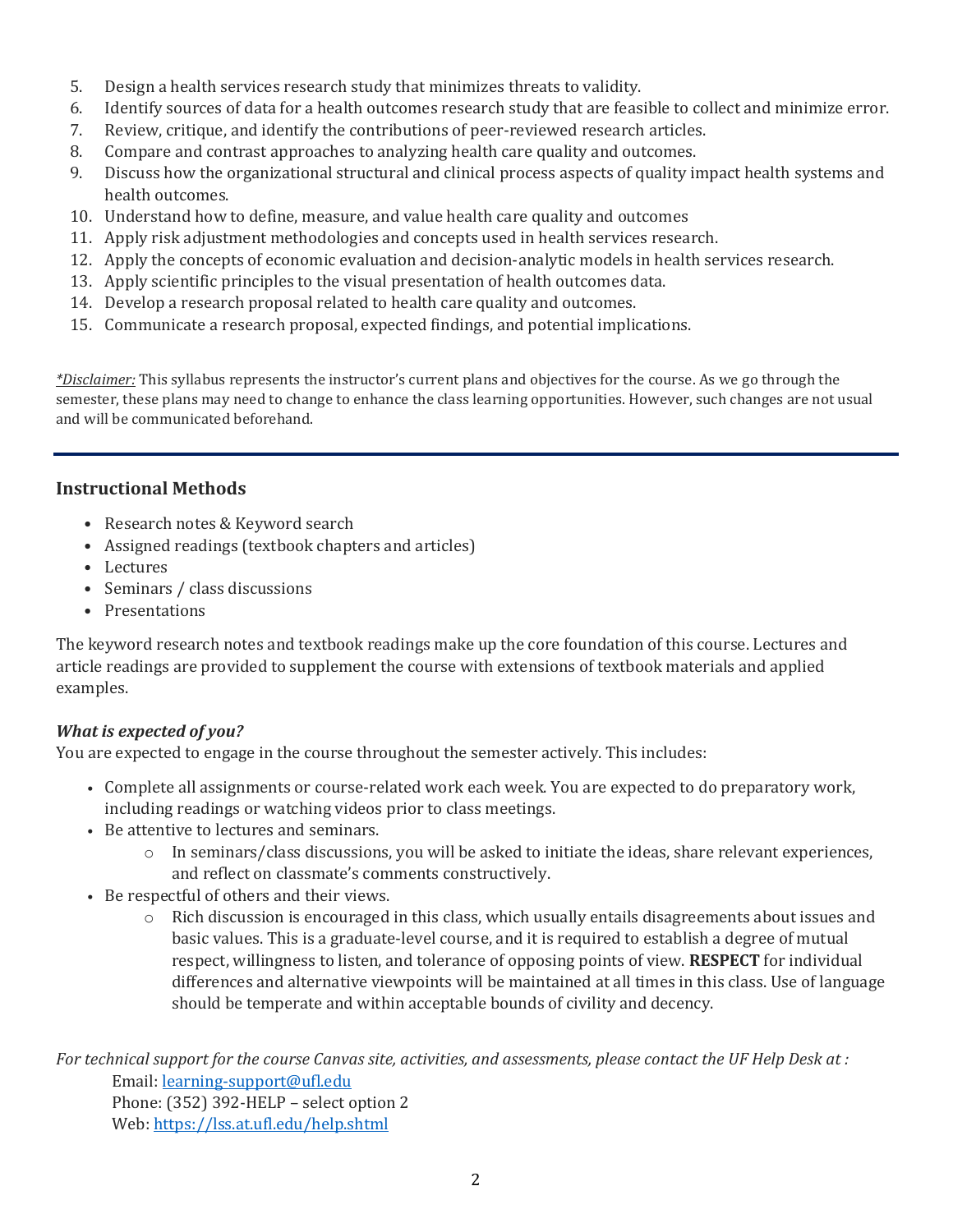# **DESCRIPTION OF COURSE CONTENT**

# **Topical Outline/Course Schedule**

| <b>Week/Date</b>    | <b>Topics</b>                                                                                                                               | <b>Readings / Assignment</b>                                                                                                                                                                                                                                                                                                                                                                                                                                                                                                                                                                                                                                                                                                                                                                                                  |  |  |  |  |  |  |
|---------------------|---------------------------------------------------------------------------------------------------------------------------------------------|-------------------------------------------------------------------------------------------------------------------------------------------------------------------------------------------------------------------------------------------------------------------------------------------------------------------------------------------------------------------------------------------------------------------------------------------------------------------------------------------------------------------------------------------------------------------------------------------------------------------------------------------------------------------------------------------------------------------------------------------------------------------------------------------------------------------------------|--|--|--|--|--|--|
| Week $1$ – Jan $14$ | • Course Introduction- Syllabus<br>Review<br>• Assign Article<br>Reviewers/Discussants<br>• Foundation of Health Services<br>Research (HSR) | <b>Texts</b><br>• Shi, Chapters 1 & 2                                                                                                                                                                                                                                                                                                                                                                                                                                                                                                                                                                                                                                                                                                                                                                                         |  |  |  |  |  |  |
| Week 2 - Jan 21     | • Quality and Outcomes in HSR<br>• Class Discussions<br>• Discussants<br>$1. \underline{\hspace{2cm}}$<br>2.                                | <b>Texts</b><br>• Shi, Chapters 2 & 3<br><b>Readings</b><br>• An excerpt from "Crossing the Quality Chasm." by Institute of<br>Medicine. https://sphweb.bumc.bu.edu/otlt/MPH-<br>Modules/HPM/AmericanHealthCare Quality/IOM Quality reportbrief.pdf<br>[Discussant 1]<br>• Busse, Panteli, Quentin. "An introduction to healthcare quality:<br>defining and explaining its role in health systems"<br>https://www.ncbi.nlm.nih.gov/books/NBK549277/<br>[Discussant 2]<br>• Keshav, S. How to read a paper. ACM SIGCOMM Computer<br>Communication Review, 2007; 37(3), 83-84.<br>https://web.stanford.edu/class/ee384m/Handouts/HowtoReadPaper.pdf<br><b>Assignment due</b><br>• Research notes & Keyword search (Jan 20-Canvas)                                                                                               |  |  |  |  |  |  |
| Week 3 - Jan 28     | • Outcomes Models and Causal<br>Thinking<br>• Class Discussions<br>• Discussants<br>$1. \underline{\hspace{2cm}}$<br>2.                     | <b>Texts</b><br>• Shi, Chapter 3<br>• Kane & Radosevich, Chapter 2 (optional)<br><b>Readings</b><br>Altman N, Krzywinski M. Points of Significance: Association,<br>correlation and causation. Nat Methods. 2015;12(10):899-900.<br>doi:10.1038/nmeth.3587 [Discussant 1]<br>Glass TA, Goodman SN, Hernán MA, Samet JM. Causal inference in<br>$\bullet$<br>public health. Annu Rev Public Health. 2013;34:61-75.<br>doi:10.1146/annurev-publhealth-031811-124606<br>[Discussant 2]<br>Freedman ND, Park Y, Abnet CC, Hollenbeck AR, Sinha R.<br>Association of Coffee Drinking with Total and Cause-Specific<br>Mortality. N Engl J Med. 2012;366(20):1891-1904.<br>doi:10.1056/NEJMoa1112010<br>Krumholz HM, Normand SLT, Spertus JA, Shahian DM, Bradley<br>EH. Measuring performance for treating heart attacks and heart |  |  |  |  |  |  |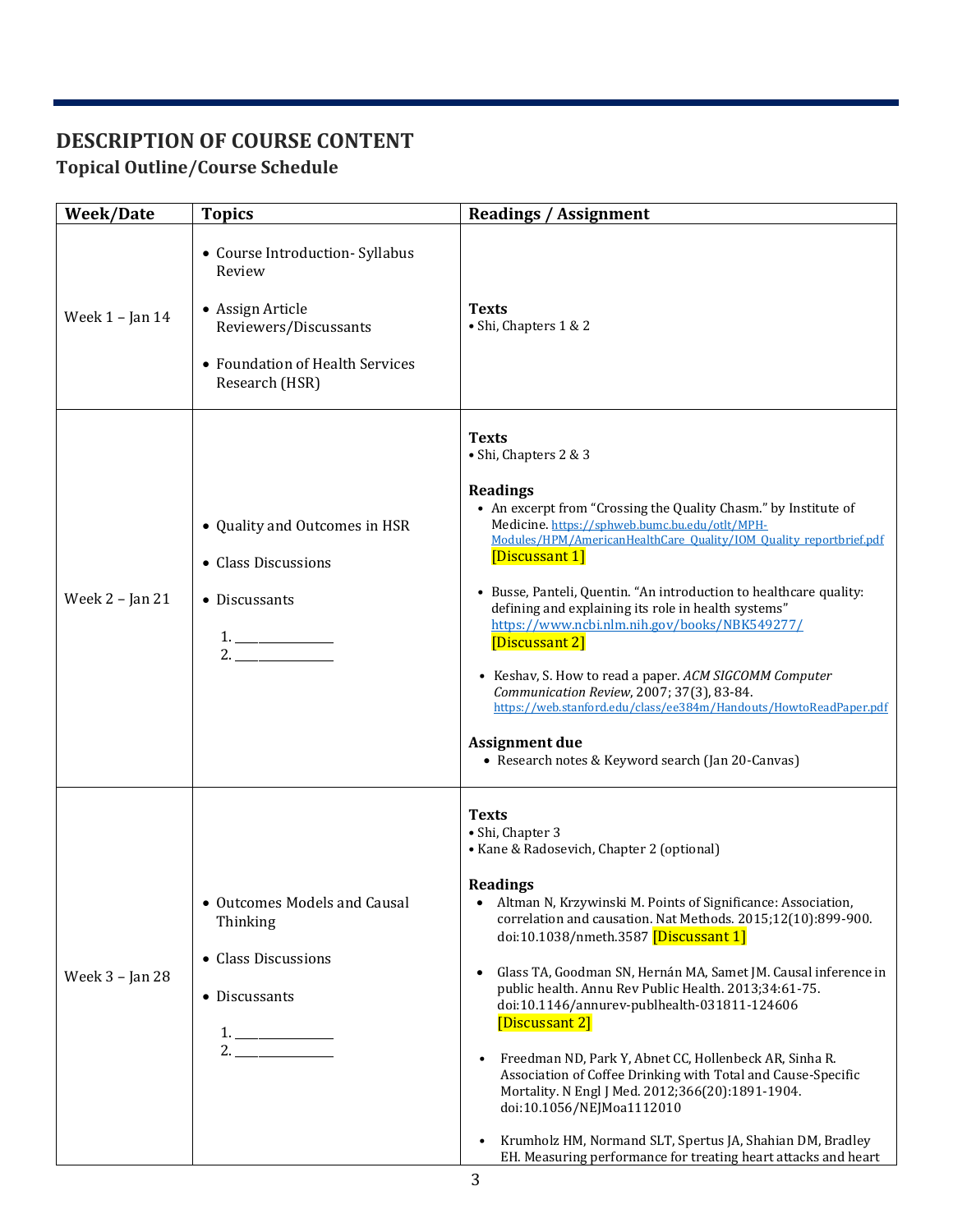|                 |                                                                                                                                                                                                                                                    | failure: The case for outcomes measurement. Health Aff.<br>2007;26(1):75-85. doi:10.1377/hlthaff.26.1.75                                                                                                                                                                                                                                                                                                                                                                                                                                                                                                                                                                                                                                                                                                                                                                                                                                                                                                                                                                                                                                                                                                               |
|-----------------|----------------------------------------------------------------------------------------------------------------------------------------------------------------------------------------------------------------------------------------------------|------------------------------------------------------------------------------------------------------------------------------------------------------------------------------------------------------------------------------------------------------------------------------------------------------------------------------------------------------------------------------------------------------------------------------------------------------------------------------------------------------------------------------------------------------------------------------------------------------------------------------------------------------------------------------------------------------------------------------------------------------------------------------------------------------------------------------------------------------------------------------------------------------------------------------------------------------------------------------------------------------------------------------------------------------------------------------------------------------------------------------------------------------------------------------------------------------------------------|
|                 |                                                                                                                                                                                                                                                    | <b>Assignment due</b><br>• Research notes & Keyword search (Jan 27-Canvas)                                                                                                                                                                                                                                                                                                                                                                                                                                                                                                                                                                                                                                                                                                                                                                                                                                                                                                                                                                                                                                                                                                                                             |
| Week 4 - Feb 4  | • Health Outcomes Measures I<br>o Health care quality measures<br>○ Access to care<br>o Health service utilization<br>o Health expenditure<br>• Class Discussions<br>• Discussants<br>$\begin{array}{c}\n1. \\ 2. \quad \text{---} \\ \end{array}$ | <b>Texts</b><br>• Kane & Radosevich, Chapters 5 & 6 (optional)<br>Readings<br>• Black N. Patient reported outcome measures could help<br>transform healthcare. BMJ. 2013;346(jan28 1):f167-f167.<br>doi:10.1136/bmj.f167<br>• Andersen RM. Revisiting the Behavioral Model and Access to<br>Medical Care: Does it Matter? J Health Soc Behav. 1995;36(1):1-<br>10. doi:10.2307/2137284 [Discussant 1]<br>• Levesque J-F, Harris MF, Russell G. Patient-centred access to<br>health care: conceptualising access at the interface of health<br>systems and populations. Int J Equity Health. 2013;12(1):18.<br>doi:10.1186/1475-9276-12-18 [Discussant 2]<br>• Mahdavi M, Vissers J, Elkhuizen S, et al. The relationship between<br>context, structure, and processes with outcomes of 6 regional<br>diabetes networks in Europe. PLoS One. 2018;13(2):1-17.<br>doi:10.1371/journal.pone.0192599<br>• Hong YR, Tauscher J, Cardel M. Distrust in health care and<br>cultural factors are associated with uptake of colorectal cancer<br>screening in Hispanic and Asian Americans. Cancer.<br>2018;124(2):335-345. doi:10.1002/cncr.31052<br><b>Assignment due</b><br>• Research notes & Keyword search (Feb 3-Canvas) |
| Week 5 - Feb 11 | • Health Outcomes Measures II<br>o Quality of Life / HRQoL<br>o Satisfaction<br>o Health behaviors<br>• Class Discussions<br>• Discussants<br>$\begin{array}{c}\n1. \\ 2. \quad \text{________} \end{array}$                                       | <b>Texts</b><br>• Kane & Radosevich, Chapters 7 & 8 (optional)<br><b>Readings</b><br>• Fenton JJ, Jerant AF, Bertakis KD, Franks P. The cost of<br>satisfaction: a national study of patient satisfaction, health care<br>utilization, expenditures, and mortality. Arch Intern Med.<br>2012;172(5):405-411. doi:10.1001/archinternmed.2011.1662<br>[Discussant 1]<br>• Park J, Look KA. Relationship between objective financial burden<br>and the health-Related quality of life and mental health of<br>patients with cancer. J Oncol Pract. 2018;14(2).<br>doi:10.1200/JOP.2017.027136<br>[Discussant 2]<br>· Huckfeldt PJ, Frenier C, Pajewski NM, et al. Associations of<br>Intensive Lifestyle Intervention in Type 2 Diabetes With Health<br>Care Use, Spending, and Disability. JAMA Netw Open.<br>2020;3(11):e2025488.<br>doi:10.1001/jamanetworkopen.2020.25488<br>Assignment due<br>• Integrative paper - 1 (Feb 20-Canvas)                                                                                                                                                                                                                                                                                |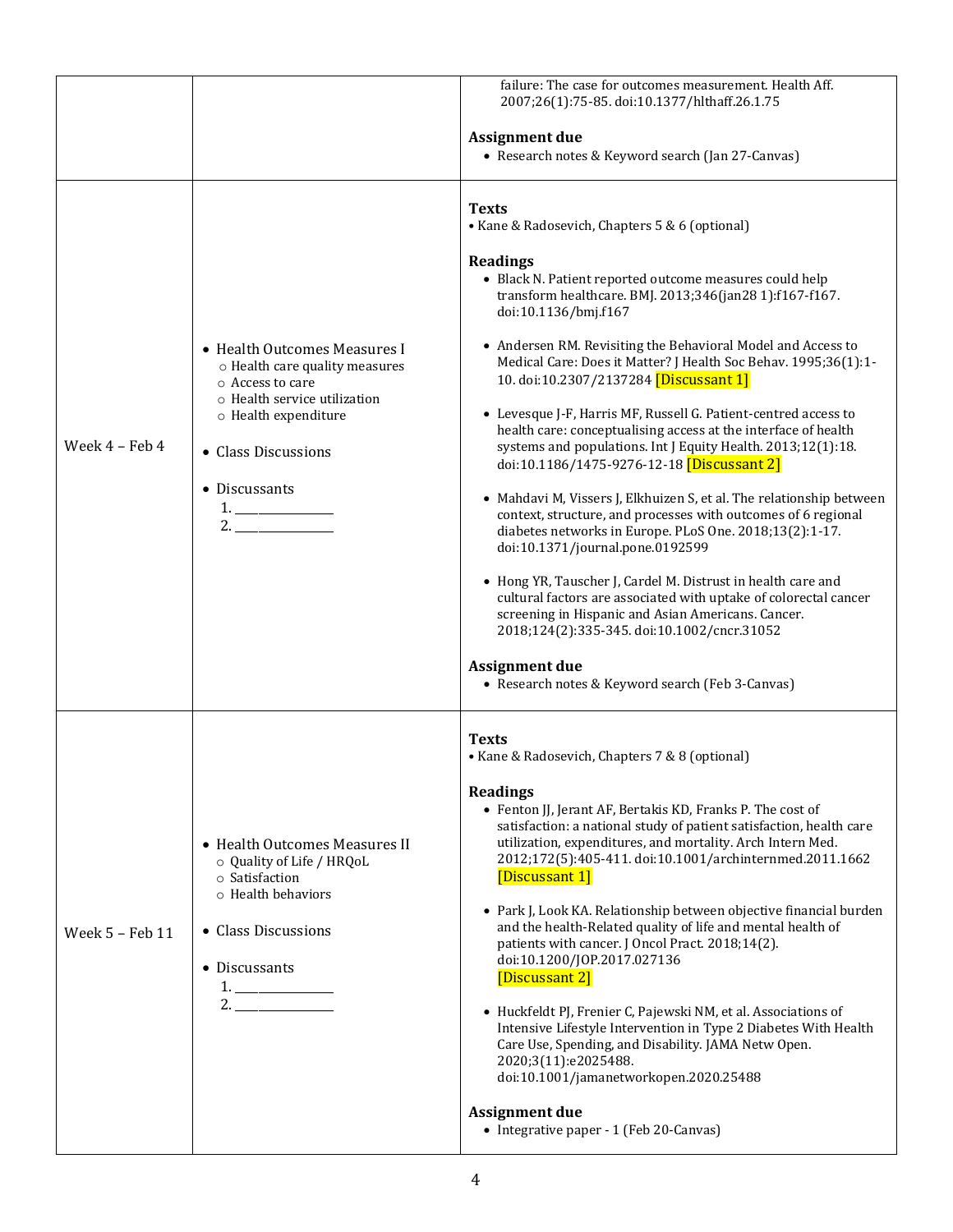| Week 6 - Feb 18 | • HSR Methods<br>• Class Discussions<br>• Discussants<br>$1. \begin{tabular}{l} \hline \end{tabular}$<br>2.                                                                                                                                                                                                                                                                                                                                                                                                                                                                                                  | <b>Texts</b><br>· Shi, Chapters 4, 5, 7 & 9<br><b>Readings</b><br>• Rundell SD, Goode AP, Friedly JL, Jarvik JG, Sullivan SD,<br>Bresnahan BW. Role of Health Services Research in Producing<br>High-Value Rehabilitation Care. Phys Ther. 2015;95(12):1703-<br>1711. doi:10.2522/ptj.20150033<br>[Discussant 1]<br>· Curry LA, Krumholz HM, O'Cathain A, Clark VLP, Cherlin E,<br>Bradley EH. Mixed methods in biomedical and health services<br>research. Circ Cardiovasc Qual Outcomes. 2013;6(1):119-123.<br>doi:10.1161/CIRCOUTCOMES.112.967885<br>• Ayorinde AA, Williams I, Mannion R, et al. Publication and related<br>biases in health services research: A systematic review of<br>empirical evidence. BMC Med Res Methodol. 2020;20(1):1-12.<br>doi:10.1186/s12874-020-01010-1<br>[Discussant 2]<br><b>Assignment due</b><br>• Research notes & Keyword search (Feb 17-Canvas) |
|-----------------|--------------------------------------------------------------------------------------------------------------------------------------------------------------------------------------------------------------------------------------------------------------------------------------------------------------------------------------------------------------------------------------------------------------------------------------------------------------------------------------------------------------------------------------------------------------------------------------------------------------|--------------------------------------------------------------------------------------------------------------------------------------------------------------------------------------------------------------------------------------------------------------------------------------------------------------------------------------------------------------------------------------------------------------------------------------------------------------------------------------------------------------------------------------------------------------------------------------------------------------------------------------------------------------------------------------------------------------------------------------------------------------------------------------------------------------------------------------------------------------------------------------------|
| Week 7 - Feb 25 | • Treatment and Interventions<br>• Measurements in HSR<br>• Mid-term Exam                                                                                                                                                                                                                                                                                                                                                                                                                                                                                                                                    | <b>Texts</b><br>• Kane & Radosevich, Chapter 10 (optional)<br><b>Readings</b><br>• Grimes DA, Schulz KF. An overview of clinical research: the lay of<br>the land. Lancet. 2002;359(9300):57-61. doi:10.1016/S0140-<br>6736(02)07283-5<br><b>Assignment due</b><br>• Research notes & Keyword search (Feb 24-Canvas)                                                                                                                                                                                                                                                                                                                                                                                                                                                                                                                                                                       |
| Week 8 - Mar 4  | • HSR Study Design / Data Collection<br>• Class Discussions<br>• Discussants<br>$\begin{array}{c} \n 1. & \quad \text{if} \quad \text{if} \quad \text{if} \quad \text{if} \quad \text{if} \quad \text{if} \quad \text{if} \quad \text{if} \quad \text{if} \quad \text{if} \quad \text{if} \quad \text{if} \quad \text{if} \quad \text{if} \quad \text{if} \quad \text{if} \quad \text{if} \quad \text{if} \quad \text{if} \quad \text{if} \quad \text{if} \quad \text{if} \quad \text{if} \quad \text{if} \quad \text{if} \quad \text{if} \quad \text{if} \quad \text{if} \quad \text{if} \quad \text$<br>2. | <b>Texts</b><br>• Shi, Chapters $10 \& 13$<br>Readings<br>• Ward JB, Gartner DR, Keyes KM, Fliss MD, McClure ES, Robinson<br>WR. How do we assess a racial disparity in health? Distribution,<br>interaction, and interpretation in epidemiological studies. Ann<br>Epidemiol. 2019;29:1-7. doi:10.1016/j.annepidem.2018.09.007<br>[Discussant 1]<br>• Fisher JA, Kalbaugh CA. Challenging assumptions about minority<br>participation in US clinical research. Am J Public Health.<br>2011;101(12):2217-2222. doi:10.2105/AJPH.2011.300279<br>[Discussant 2]<br>• Holzer JK, Ellis L, Merritt MW. Why we need community<br>engagement in medical research. J Investig Med. 2014;62(6):851-<br>855. doi:10.1097/JIM.0000000000000097<br><b>Assignment due</b><br>• Research notes & Keyword search (Mar 3-Canvas)                                                                          |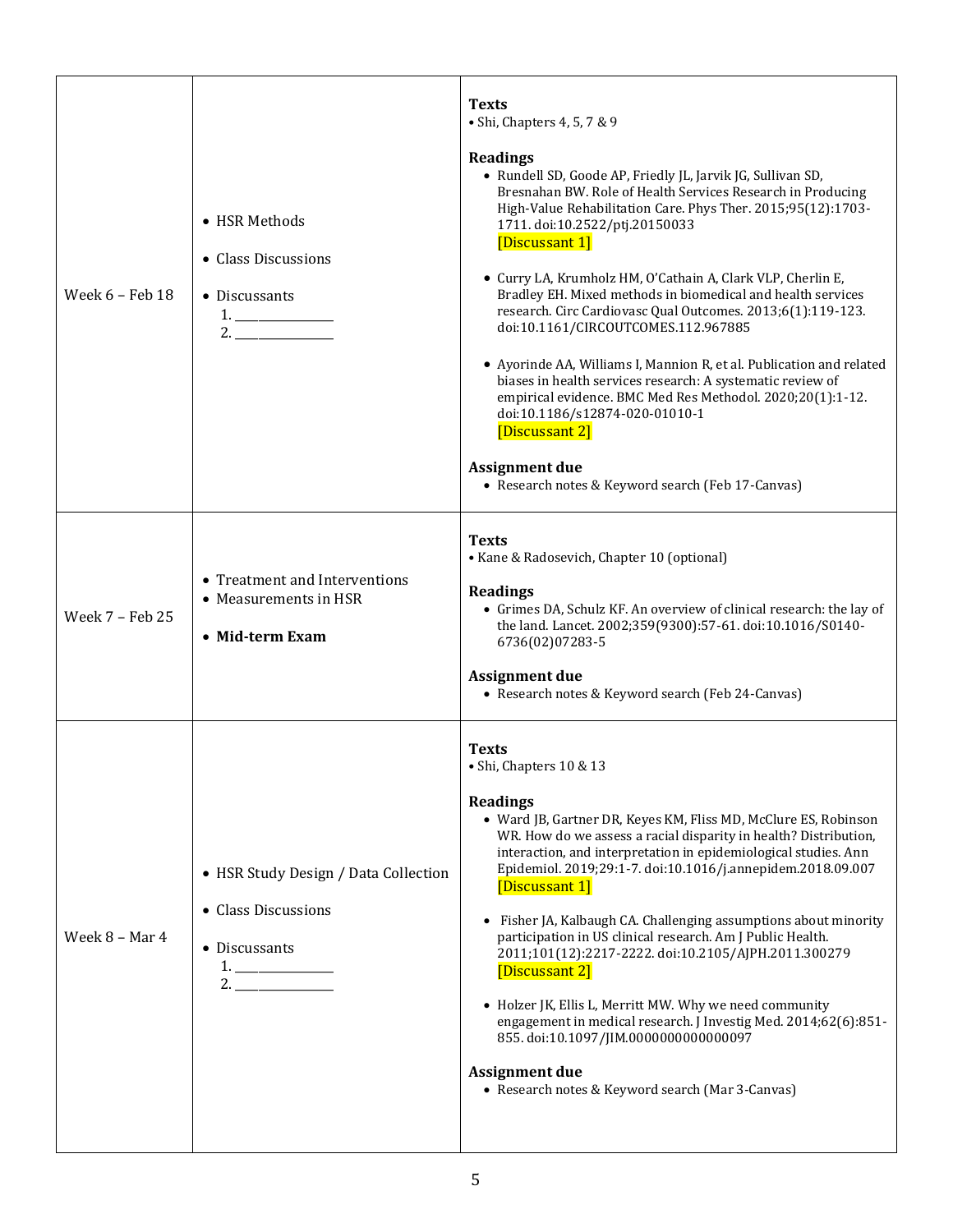| Week 9 - Mar 11     | • HSR Analysis I<br>o Overview of HSR analysis<br>• Class Discussions<br>• Research ideas interim review                                         | <b>Texts</b><br>· Shi, Chapter 14<br><b>Readings</b><br>• De Muth JE. Overview of biostatistics used in clinical research.<br>Am J Heal Pharm. 2009;66(1):70-81. doi:10.2146/ajhp070006<br>• Hartung DM, Touchette D. Overview of clinical research design.<br>Am J Heal Pharm. 2009;66(4):398-408. doi:10.2146/ajhp080300<br><b>Assignment due</b><br>• Research notes & Keyword search (Mar 10-Canvas)                                                                                                                                                                                                                                                                                                                                                                                                                                                                                                                                                                                                                                                                                                                                                                                                                                                         |
|---------------------|--------------------------------------------------------------------------------------------------------------------------------------------------|------------------------------------------------------------------------------------------------------------------------------------------------------------------------------------------------------------------------------------------------------------------------------------------------------------------------------------------------------------------------------------------------------------------------------------------------------------------------------------------------------------------------------------------------------------------------------------------------------------------------------------------------------------------------------------------------------------------------------------------------------------------------------------------------------------------------------------------------------------------------------------------------------------------------------------------------------------------------------------------------------------------------------------------------------------------------------------------------------------------------------------------------------------------------------------------------------------------------------------------------------------------|
| Week 10 - Mar<br>18 | • HSR Analysis II<br>o Economic evaluation<br>o Decision analysis<br>• Class Discussions<br>• Discussants<br>$1. \underline{\hspace{2cm}}$<br>2. | <b>Texts</b><br>· Shi, Chapter 9<br>• Meltzer MI. Introduction to health economics for physicians. Lancet.<br>2001;358(9286):993-998. doi:10.1016/S0140-6736(01)06107-4<br>•Higgins AM, Harris AH. Health Economic Methods: Cost-<br>Minimization, Cost-Effectiveness, Cost-Utility, and Cost-Benefit<br>Evaluations. Crit Care Clin. 2012;28(1):11-24.<br>doi:10.1016/j.ccc.2011.10.002<br><b>Readings</b><br>• Smith L, Atherly A, Campbell J, Flattery N, Coronel S, Krantz M.<br>Cost-effectiveness of a statewide public health intervention to<br>reduce cardiovascular disease risk. BMC Public Health.<br>2019;19(1):1-8. doi:10.1186/s12889-019-7573-8<br>[Discussant 1]<br>• Hong YR, Huo J, Desai R, Cardel M, Deshmukh AA. Excess Costs<br>and Economic Burden of Obesity-Related Cancers in the United<br>States. Value Heal. 2019;22(12):1378-1386.<br>doi:10.1016/j.jval.2019.07.004<br>• Ozawa S, Portnoy A, Getaneh H, et al. Modeling the economic<br>burden of adult vaccine-preventable diseases in the United<br>States. Health Aff. 2016;35(11):2124-2132.<br>doi:10.1377/hlthaff.2016.0462<br>[Discussant 2]<br><b>Assignments due</b><br>• Research notes & Keyword search (Mar 17-Canvas)<br>• Concept paper (optional; Mar 18 – Email) |
| Week 11 - Mar<br>25 | • Risk Adjustments<br>o Sociodemographic factors<br>o Severity and comorbidity<br>• Class Discussions<br>• Discussants<br>2.                     | <b>Texts</b><br>• Kane & Radosevich, Chapters 9 & 11 (optional)<br>• An Introduction to Risk Adjustment in Outcomes Research<br>https://www.ispor.org/docs/default-source/publications/value-<br>outcomes-spotlight/may-june-2017/vos-introduction-to-risk-<br>adjustment.pdf?sfvrsn=bbdd2b02_2<br><b>Readings</b><br>• Johnston KJ, Wen H, Schootman M, Joynt Maddox KE. Association<br>of Patient Social, Cognitive, and Functional Risk Factors with<br>Preventable Hospitalizations: Implications for Physician Value-<br>Based Payment. J Gen Intern Med. 2019;34(8):1645-1652.<br>doi:10.1007/s11606-019-05009-3 [Discussant 1]                                                                                                                                                                                                                                                                                                                                                                                                                                                                                                                                                                                                                            |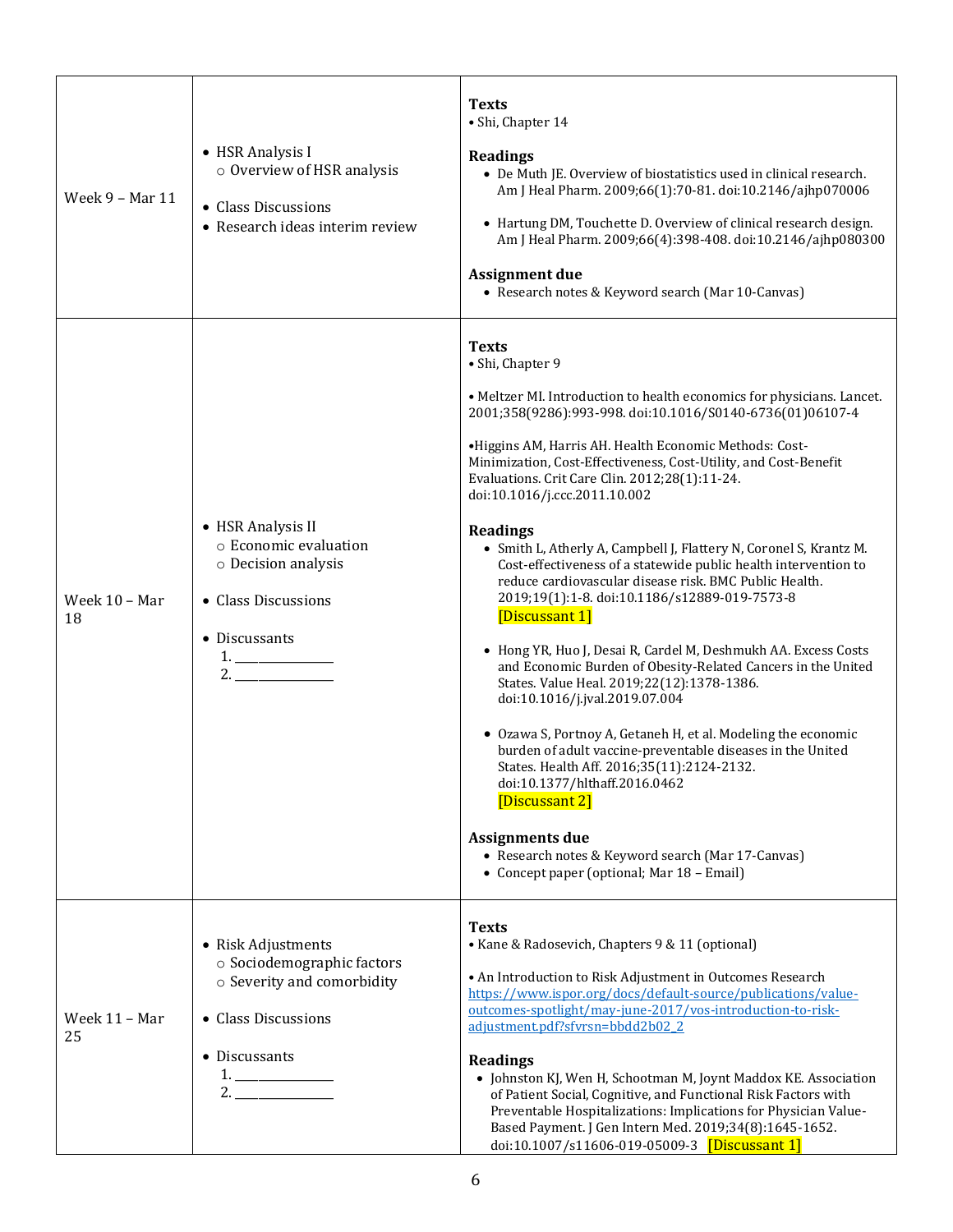|                  |                                                                                                                                                                                                                                                                                                                                                                                                                                                                                                                                                                                | • Vogel WB, Chen GJ. An introduction to the why and how of risk<br>adjustment. Biostat Epidemiol. 2020;4(1):84-97.<br>doi:10.1080/24709360.2018.1519990<br>[Discussant 2]<br>• Roberts ET, Zaslavsky AM, Barnett ML, Landon BE, Ding L,<br>McWilliams JM. Assessment of the Effect of Adjustment for Patient<br>Characteristics on Hospital Readmission Rates: Implications for<br>Pay for Performance. JAMA Intern Med. 2018;178(11):1498-1507.<br>doi:10.1001/jamainternmed.2018.4481<br>• Brookhart MA, Stürmer T, Glynn RJ, Rassen J, Schneeweiss S.<br>Confounding control in healthcare database research: Challenges<br>and potential approaches. Med Care. 2010;48(6 SUPPL.):114-120.<br>doi:10.1097/MLR.0b013e3181dbebe3<br><b>Assignment due</b><br>• Research notes & Keyword search (Mar 24-Canvas)                                                                                                                                                 |
|------------------|--------------------------------------------------------------------------------------------------------------------------------------------------------------------------------------------------------------------------------------------------------------------------------------------------------------------------------------------------------------------------------------------------------------------------------------------------------------------------------------------------------------------------------------------------------------------------------|-----------------------------------------------------------------------------------------------------------------------------------------------------------------------------------------------------------------------------------------------------------------------------------------------------------------------------------------------------------------------------------------------------------------------------------------------------------------------------------------------------------------------------------------------------------------------------------------------------------------------------------------------------------------------------------------------------------------------------------------------------------------------------------------------------------------------------------------------------------------------------------------------------------------------------------------------------------------|
| Week 12 - Apr 1  | • Interpreting and Applying HSR<br>• Class Discussions<br>• Discussants<br>$1. \underline{\hspace{1.0cm}1. \underline{\hspace{1.0cm}1. \underline{\hspace{1.0cm}1. \underline{\hspace{1.0cm}1. \underline{\hspace{1.0cm}1. \underline{\hspace{1.0cm}1. \underline{\hspace{1.0cm}1. \underline{\hspace{1.0cm}1. \underline{\hspace{1.0cm}1. \underline{\hspace{1.0cm}1. \underline{\hspace{1.0cm}1. \underline{\hspace{1.0cm}1. \underline{\hspace{1.0cm}1. \underline{\hspace{1.0cm}1. \underline{\hspace{1.0cm}1. \underline{\hspace{1.0cm}1. \underline{\hspace{1.0cm$<br>2. | <b>Texts</b><br>· Shi, Chapters 15<br><b>Readings</b><br>• Whitener BL, Van Horne V V., Gauthier AK. Health services<br>research tools for public health professionals. Am J Public Health.<br>2005;95(2):204-207. doi:10.2105/AJPH.2003.035030<br>[Discussant 1]<br>• Scutchfield FD, Mays GP, Lurie N. Applying health services<br>research to public health practice: An emerging priority. Health<br>Serv Res. 2009;44(5 PART 2):1775-1787. doi:10.1111/j.1475-<br>6773.2009.01007.x<br>• Lenfant C. Clinical Research to Clinical Practice - Lost in<br>Translation? N Engl J Med. 2003;349(9):868-874.<br>doi:10.1056/nejmsa035507<br>• Rosen R. Applying Research to Health Care Policy and Practice:<br>Medical and Managerial Views on Effectiveness and the Role of<br>Research. J Health Serv Res Policy. 2000;5(2):103-108.<br>doi:10.1177/135581960000500208<br>[Discussant 2]<br><b>Assignment due</b><br>• Integrative paper - 2 (Mar 30-Canvas) |
| Week 13 - Apr 8  | <b>Proposal Presentations</b>                                                                                                                                                                                                                                                                                                                                                                                                                                                                                                                                                  | <b>Peer Evaluations</b><br>Assignment due<br>• Presentation upload (Apr 7-Canvas)                                                                                                                                                                                                                                                                                                                                                                                                                                                                                                                                                                                                                                                                                                                                                                                                                                                                               |
| Week 14 - Apr 15 | <b>Proposal Presentations</b>                                                                                                                                                                                                                                                                                                                                                                                                                                                                                                                                                  | Peer Evaluations<br><b>Assignment due</b><br>• Presentation upload (Apr 7-Canvas)                                                                                                                                                                                                                                                                                                                                                                                                                                                                                                                                                                                                                                                                                                                                                                                                                                                                               |
| Week 15 - Apr 22 | No Class-Reading Day                                                                                                                                                                                                                                                                                                                                                                                                                                                                                                                                                           | Final proposal Due (Apr 22-Canvas)                                                                                                                                                                                                                                                                                                                                                                                                                                                                                                                                                                                                                                                                                                                                                                                                                                                                                                                              |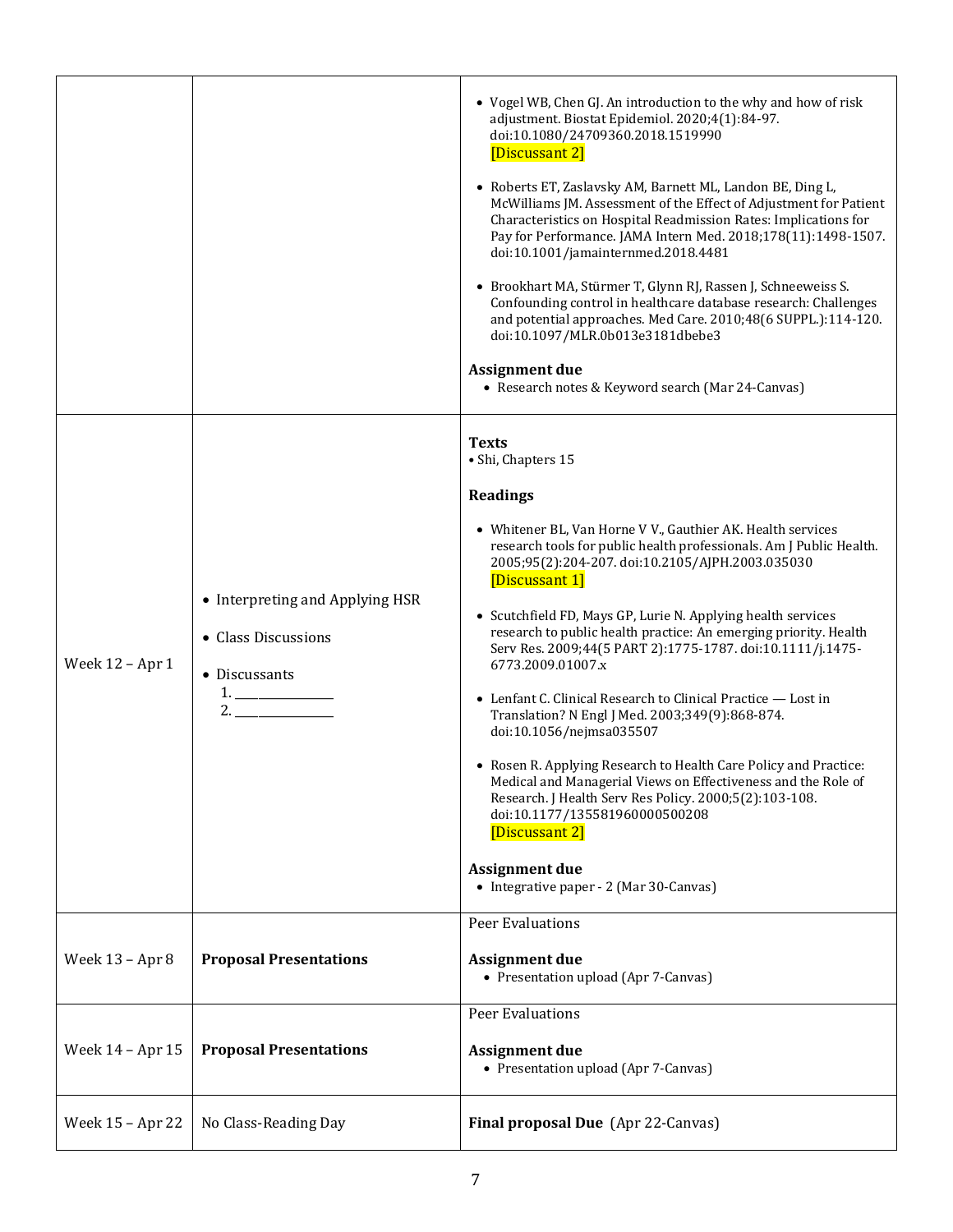## **Course Materials and Technology**

## *Required:*

- Shi, Leiyu. *Health Services Research Methods***.** 3rd ed., Boston: Cengage Learning, 2019. ISBN-13: 978-1133949671 / ISBN-10: 1133949673 *\*I found that an earlier edition of this textbook is acceptable for the course, but students are responsible for checking disparities in the contents and should prepare materials to supplement.*
- National Academy of Medicine. *"The Future of Health Services Research: Advancing Health Systems Research and Practice in the United States"*  [https://www.ncbi.nlm.nih.gov/books/NBK535995/pdf/Bookshelf\\_NBK535995.pdf](https://www.ncbi.nlm.nih.gov/books/NBK535995/pdf/Bookshelf_NBK535995.pdf)
- Other readings and journal articles are assigned and distributed by the instructor. Students are expected to have read all required before class and should be prepared to discuss issues covered.

#### *Recommended/Optional:*

- Kane, R. L. & Radosevich, D. M. *Conducting Health Outcomes Research.* 1st ed., Boston: Jones and Bartlett Publishers. 2010. ISBN-13: 978-0763786779 / ISBN-10: 0763786772
- Spath, Patricia. *Introduction to Healthcare Quality Management.* 3rd ed., Chicago: Health Administration Press, 2018. ISBN-13: 978-1567939859 / ISBN-10: 1567939856
- Institute of Medicine. Committee on Quality of Health Care in America. *"To Err is Human: Building a Safer Health System."* Washington, DC: National Academy Press. 2000 <https://pubmed.ncbi.nlm.nih.gov/25077248/>
- Institute of Medicine. Committee on Quality of Health Care in America. *"Crossing the Quality Chasm."* Washington, DC: National Academy Press. 2001 <https://www.ncbi.nlm.nih.gov/books/NBK222274/>
- Institute of Medicine and Committee on Understanding and Eliminating Racial and Ethnic Disparities in Health Care. *"Unequal Treatment: Confronting Racial and Ethnic Disparities in Health Care."* Washington, DC: National Academy Press. 2002 <https://www.ncbi.nlm.nih.gov/books/NBK220343/>
- Institute of Medicine. Division of Health Care Services. "*Measuring the Quality of Health Care."* Washington, DC: National Academy Press. 1999 <https://www.ncbi.nlm.nih.gov/books/NBK230815>

# **ACADEMIC REQUIREMENT AND GRADING**

## **Assignments**

## **1. Research Notes & Keywords Search (10%)**

With the ever-increasing volume of information available, finding valid and relevant information has become a necessary skill in academics and professional fields. Each week, students will briefly summarize 2 reading articles assigned for each week and identify a list of keywords (or key concepts) related to the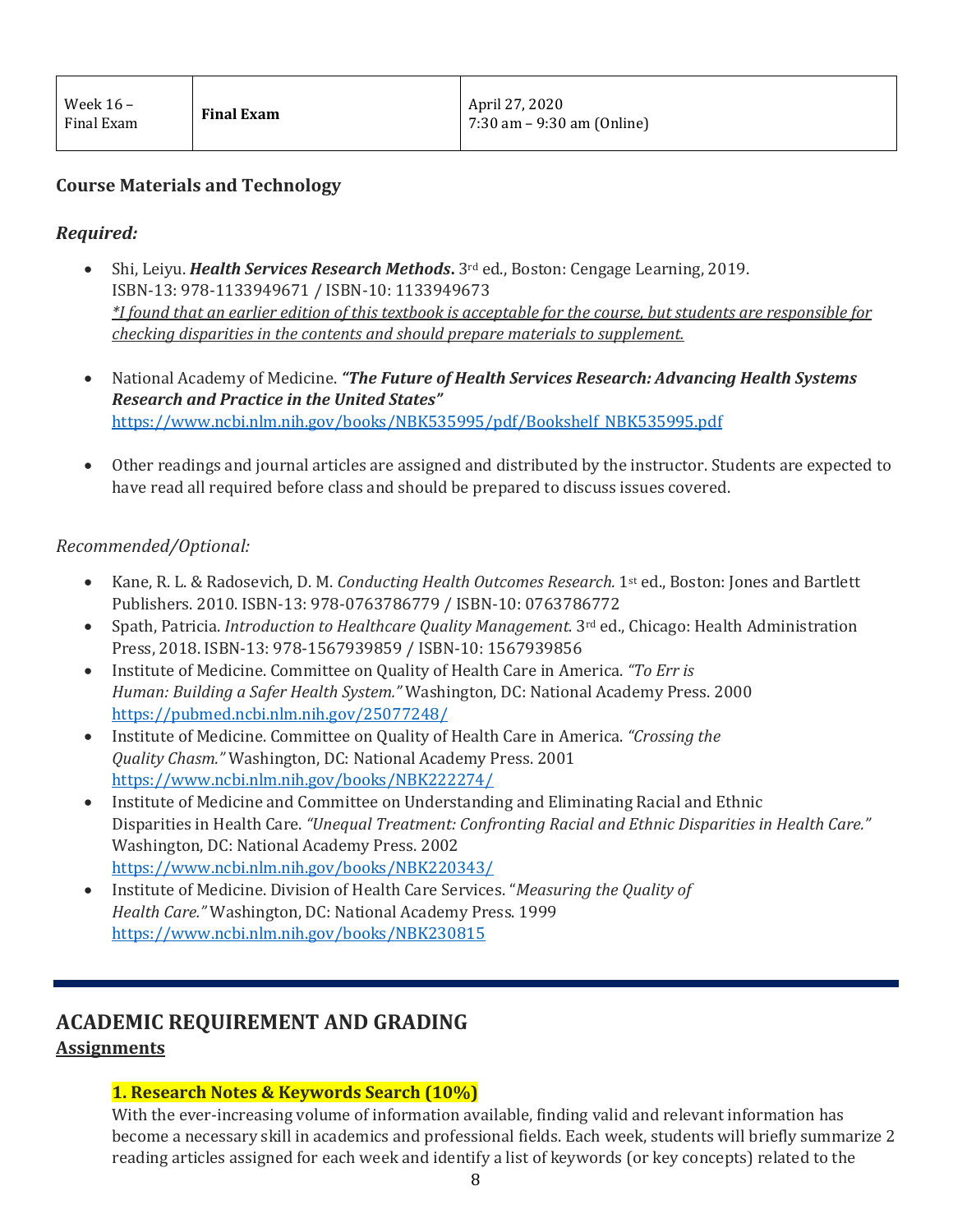topic. Students will then analyze the keywords using valid sources (including library resources, scientific literature, textbooks, etc.) and write up note summaries including their definitions, the relevance of the topics in health services research or student's own research question, examples (e.g., how it has been defined and used in other studies), and applications (e.g., how it can be applied better or modified if needed). There are no structured format and page limits required; however, it is expected to use academic citation styles where appropriate (e.g., APA or AMA). Students may need to develop or use their own notetaking styles. *No grading criteria exist. As long as students submit their research notes, they will get all points possible in this assignment.* **Due by Midnight every Wednesday (except Weeks 5 and 12)**

#### **2. Integrative Papers (10%)**

For Week 5 and Week 12, students will prepare and submit integrative papers on the following topics. No weekly research notes are due during these weeks.

- *Quality of Health Care:* students will identify and summarize the measures of quality used or advocated by the National Academy of Medicine (formerly known as the Institute of Medicine), the Agency for Healthcare Research and Quality, the Institute for Healthcare Improvement, and the Centers for Medicare and Medicaid Services. The paper should be about 5-7 pages (1.5 spaced, Arial or Helvetica 12-point font, and 1-inch margins) and discuss the relative strengths and weakness and what you believe is the most significant contribution that each of the measures identified to healthcare. *Do not forget to use appropriate academic citations for references (including in-text and reference list).* **Due by Midnight on Wednesday, February 10, 2021.**
- *Healthcare Outcomes- cost, benefits, and quality of life:* students will critically review the decision-analytic models (often referred to as economic evaluations) used in healthcare: costbenefit analysis, cost-effectiveness, and cost-utility analysis. Then, discuss their respective rationales in how they are used in evaluating health outcomes and how each is related to 'quality'. Students will also identify studies or cases where each model is used, summarize main findings and limitations, and reflect on the relevance of health services research/health policy topics (or implications for decision-makers and clinicians in the healthcare system and health services organizations). The paper should be about  $7-10$  pages (1.5 spaced, Arial or Helvetica 12-point font, and 1-inch margins). Appropriate use of academic citations is required. **Due by Midnight on Wednesday, March 31, 2021.**

#### **3. Seminars/Class Discussions (10%)**

Part of the learning at the graduate level is to develop the ability to conduct a seminar; and a major part of doctoral-level research and teaching involves being able to synthesize, interpret, and critique others' work. In each class, we will have a seminar session led by a couple of discussants (will be assigned at the first meeting). **Discussants should submit their seminar materials (e.g., PPT slides or handouts) by Midnight Wednesday.**

#### *Discussant' responsibilities:*

- 1. Synthesize the assigned readings
- 2. Extracting key concepts/implications from the readings
- 3. Preparing 3-5 in-depth questions for the class to discuss
- 4. Developing 5-10 slides to present in class (any form of handouts if necessary)
- 5. Leading and pacing the in-class discussion

#### Seminar presentation specifications:

The discussants should address the followings in the presentation: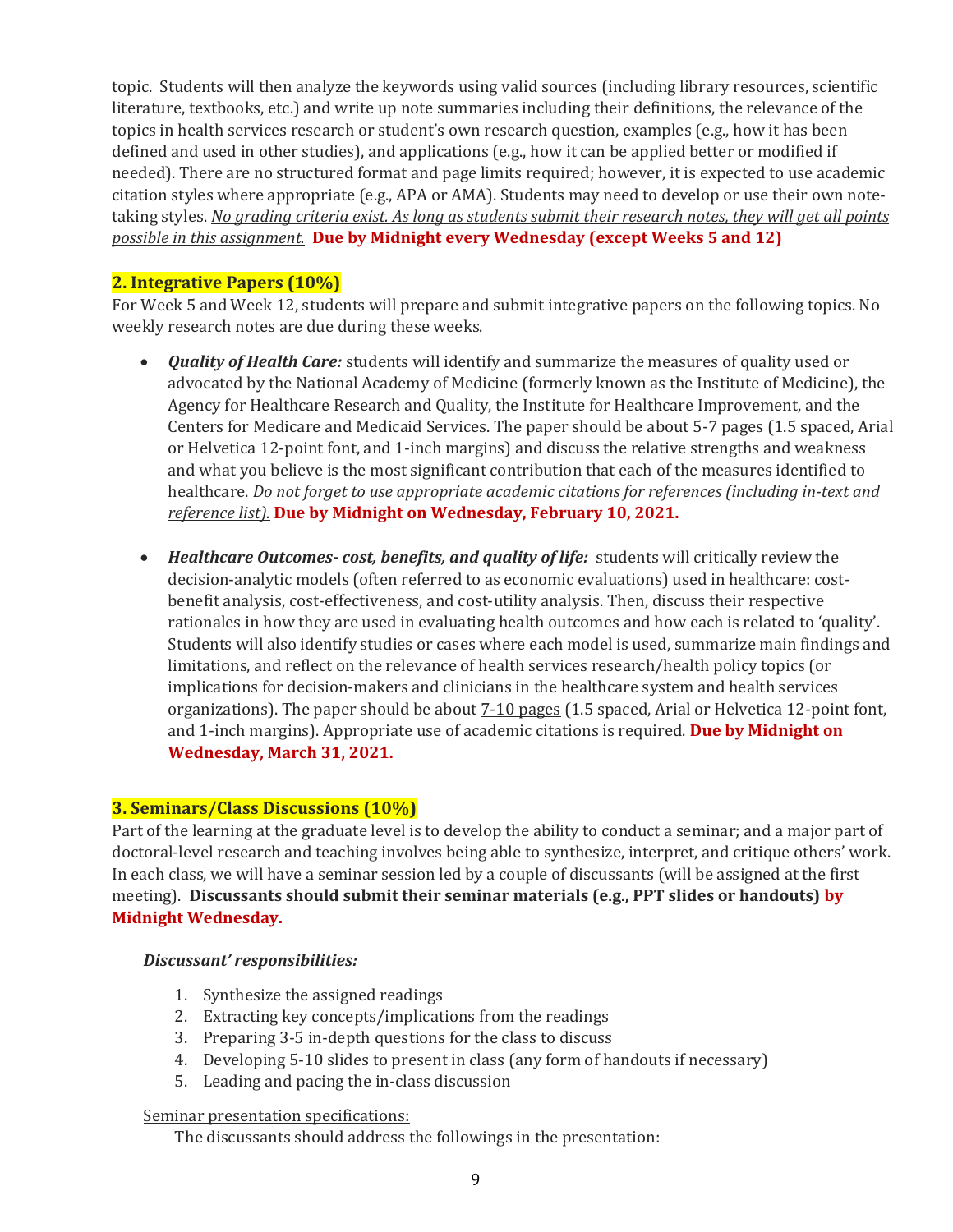- 1) An overview of the topic and background
- 2) What are the research questions? Why is the study (or research question) important?
- 3) What research method/approach used to answer the questions?
- 4) What are the underlying theories, models, or hypotheses? and how they were tested?
- 5) How significant are the results? Do you see any counterintuitive results or similar results in other studies you know of?
- 6) What is the main takeaway from the study? What are the practical (e.g., policy or managerial) or clinical implications? What are the contributions to the literature?
- 7) What are the future research questions to be answered?

A high-quality presentation and discussion should include coverage of the core ideas, a balanced critique (i.e., limitations and contributions), and integrating material from the different readings. The discussants should prompt the class with questions to encourage discussion on issues and relationships between the topics covered and articles. The discussants should develop an in-depth set of presentation materials and discussion notes but also synthesize sufficiently so that all materials are covered in the discussion.

## **4. Participation (5%)**

Students are expected to be actively engaged in the class discussions.

#### **5. Exams (30%)**

Two online exams via Canvas—mid-term and final exams; each worth 10% of final grade—will be taken by the students on the date and time of the exams. Exams will consist of multiple-choice, fill the blank, and short essay/critique questions. The mid-term exam will cover topics discussed in Weeks 1-6 and be completed in class for Week 7 after class. The final exam will cover the contents of the Weeks 7-12 and be completed. **The exams will be open book setting,** and students are allowed to refer to anything they prepare before the exams, including class/research notes, memory aid sheets, textbooks, or other preapproved materials. *However, access to online materials will be prohibited.*

#### **6. Health Care Quality & Outcomes Research Proposal (35%)**

The synthesis of the class is a research proposal relating to the impacts of health policy/public health program/organizational intervention on health care quality and outcomes. **The research proposal is a two-part process. The first part is an oral presentation (10% of final grade), and the second component is the preparation of a substantial and assessed written document (25%).** The final paper should be at least 10-15 pages in length (references not included), 1.5 spaced, Arial or Helvetica 12-point font, and 1-inch margins.

In designing your project, there are 3 basic steps. You will be expected to complete these steps and submit one-page, single spaced, concept paper in Week 10. (Not subject to grading; optional for feedback)

- Step 1. Develop a researchable question and conceptual or operational model.
- Step 2. Develop operational definitions of key variables and data collection (or identify existing data).
- Step 3. Develop an analysis plan that includes sample used for the study and the approach to analyzing the data (including approaches of how to minimize the threats to the validity of your study design).

#### Proposal presentation specification:

Students will prepare and present their research proposal in a seminar format. **The final version of the presentation should be submitted before the presentation day (before April 8th or 15th).**

- 1) *Background* 1-5 slides: background on topic and establish the need for your research
- 2) *Purpose* 1 slide: purpose statement and hypothesis(es)
- 3) *Conceptual model* –1-3 slides: visualization of your research (or analytic) approach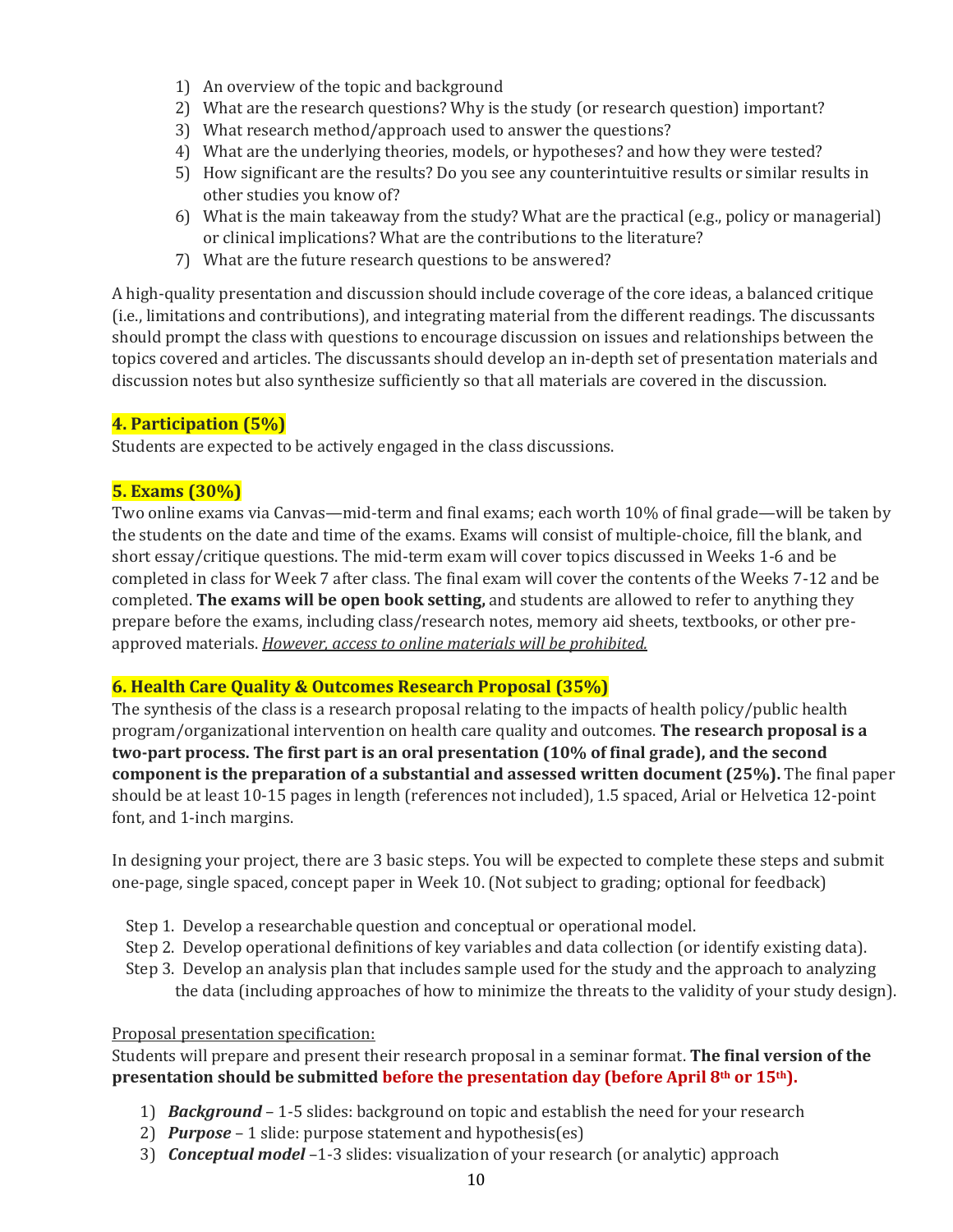- 4) *Methods*  1-5 slides: study design, data collection, key variables, statistical analysis
- 5) *Expected outcomes and implications*  1-3 slides

*\*Presentation peer evaluation sheets will be distributed during each presentation, which accounts for 50% of the grade.* Final proposal specification and evaluation guide:

- 1) *Background for your project* prepare a brief background statement of the outcomes project, explains the importance of the project, and describes the study population (must include at least 10 references).
- 2) *Study questions* develop a well formulated research question and hypothesis(es)
- 3) *Conceptual model* develop a conceptual model that answers the study question
- 4) *Study variables* prepare a list of study variables needed for the project; list the variables in a variables table or data map
- 5) *Description and critique of your primary outcome* describe the primary outcome variable; critically analyzes the primary outcome variable
- 6) *Project design* prepare a study design for the project; identifies threats to internal and external validity; and briefly describe how your design will address anticipated threats to validity
- 7) *Data collection methods* describe the data collection methods (or exiting data) used for the study and explain reasons for selecting these data collection methods over alternative methods
- 8) *Analytic plan* identify comparisons to answer the study question; describe a simple strategy for analyzing your study data
- 9) *Final touch* incorporate all components above and discuss expected outcomes and potential implications.

## **The final proposal must be submitted before Midnight on April 22nd.**

## **Gradings**

The final grades will be based on the following criteria:

| <b>Requirements</b>                          | <b>Due Dates</b>            | % of Final Grade |
|----------------------------------------------|-----------------------------|------------------|
| Keywords Research Notes                      | Wednesdays                  | 10%              |
| Integrative Paper 1 - Quality of Health Care | Feb 10                      | 5%               |
| Integrative Paper 2 - Healthcare Outcomes    | Mar 31                      | 5%               |
| Seminars/Class Discussions                   | Wednesdays                  | 10%              |
| Mid-term Exam                                | Feb 25 after class meeting  | 15%              |
| Final Exam                                   | Apr 27 at 7:30 am - 9:30 am | 15%              |
| Research Proposal-Presentation               | Apr 8 or 15                 | 10%              |
| Research Proposal-Final Paper                | Apr 22                      | 25%              |
| Participation                                |                             | 5%               |

Point system used (i.e., how do course point percentage translate into letter grades):

|                             |        |                  |       |       |       |       |       | $-$        |       |       |       |             |
|-----------------------------|--------|------------------|-------|-------|-------|-------|-------|------------|-------|-------|-------|-------------|
| Percentage<br><b>Earned</b> | 93-100 | 90-92            | 87-89 | 83-86 | 80-82 | 77-79 | 73-76 | 70-72<br>∼ | 67-69 | 63-66 | 60-62 | Below<br>60 |
| <b>Letter Grade</b>         | . .    | $\boldsymbol{A}$ | $B+$  |       |       | $-1$  | ີ     |            | D+    |       |       |             |

*\*Please be aware that a C- is not an acceptable grade for graduate students. The GPA for graduate students must be 3.0. in all 5000 level courses and above to graduate (this course is 7000 level). A grade of C counts toward a graduate degree only if a sufficient number of credits in courses numbered 5000 or higher have been earned with a B+ or higher*

| <b>Letter Grade</b> | . .  |                    | D+               |      |                         |               |      |                   | ມ≁                    |          |                  |      |
|---------------------|------|--------------------|------------------|------|-------------------------|---------------|------|-------------------|-----------------------|----------|------------------|------|
| <b>Grade Points</b> | 4.00 | $\sim$ $-$<br>، ن. | $\Omega$<br>ບ.ບບ | 3.00 | $\sim$ $-$<br>∽<br>2.6. | 22<br>ں ں ، ب | 2.00 | $\sim$ $-$<br>.to | $\sim$ $\sim$<br>ں سد | $1.00\,$ | 0.6 <sub>1</sub> | 0.00 |

*For greater detail on the meaning of letter grades and university policies related to them, see the Registrar's Grade Policy regulations at:<http://catalog.ufl.edu/ugrad/current/regulations/info/grades.aspx>*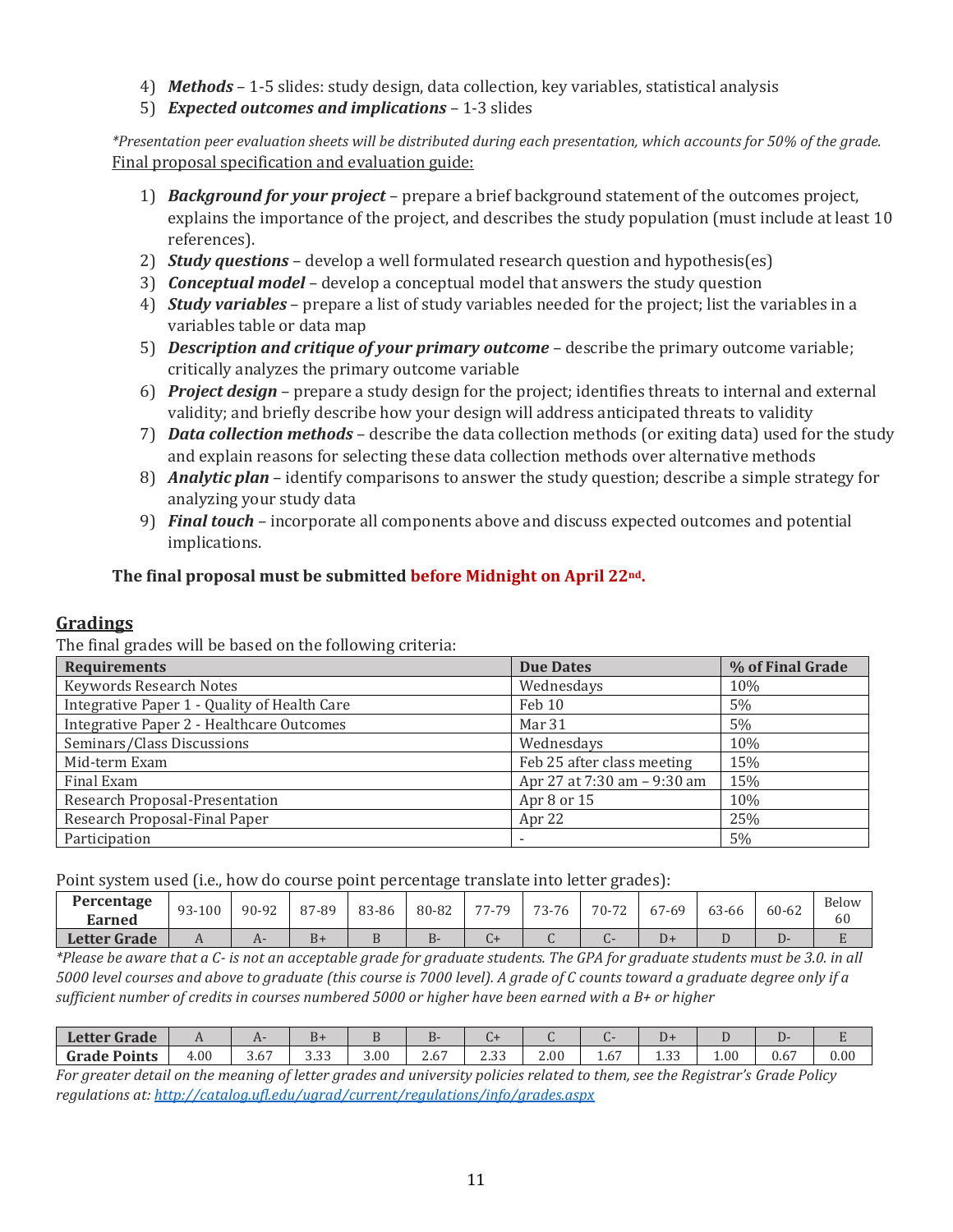## **Exam Policy**

#### **Policy Related to Make Up Exams or Other Work**

#### *No late submission is accepted— and there will be no makeup exams except for extreme circumstances with valid evidence. No rounding up for grade increments (e.g., 92.99% is an A-).*

Any requests for make-ups due to technical issues MUST be accompanied by the UF Computing help desk [\(http://helpdesk.ufl.edu/\)](http://helpdesk.ufl.edu/) correspondence. You MUST e-mail the instructor within 24 hours of the technical difficulty if you wish to request a make-up.

#### *Policy Related to Plagiarism*

Plagiarism, as defined in the [UF Student Honor Code,](https://regulations.ufl.edu/wpcontent/uploads/2018/06/4.040-1.pdf) will not be tolerated. Plagiarism detection software (e.g., TurnItIn) and other resources may be used to detect plagiarism. Assignments where the instructor deems that plagiarism has occurred may receive a zero grade, and may be reported to the Dean of Students office as a Student Honor Code violation. Please refer to academic citation manuals (e.g., APA, AMA) on avoiding plagiarism; for more details you can also reference the Purdue Online Writing Lab website [\(https://owl.purdue.edu/owl/purdue\\_owl.html\)](https://owl.purdue.edu/owl/purdue_owl.html).

#### *Policy Related to Required Class Attendance*

Please note all faculty are bound by the UF policy for excused absences. For information regarding the UF Attendance Policy see the Registrar website for additional details: <https://catalog.ufl.edu/ugrad/current/regulations/info/attendance.aspx>

Excused absences must be consistent with university policies in the Graduate Catalog [\(http://gradcatalog.ufl.edu/content.php?catoid=10&navoid=2020#attendance\)](http://gradcatalog.ufl.edu/content.php?catoid=10&navoid=2020#attendance). Additional information can be found here:<https://catalog.ufl.edu/ugrad/current/regulations/info/attendance.aspx>

# **STUDENT EXPECTATIONS, ROLES, AND OPPORTUNITIES FOR INPUT**

## **Academic Integrity**

Students are expected to act in accordance with the University of Florida policy on academic integrity. As a student at the University of Florida, you have committed yourself to uphold the Honor Code, which includes the following pledge:

#### *"We, the members of the University of Florida community, pledge to hold ourselves and our peers to the highest standards of honesty and integrity."*

You are expected to exhibit behavior consistent with this commitment to the UF academic community, and on all work submitted for credit at the University of Florida, the following pledge is either required or implied:

#### *"On my honor, I have neither given nor received unauthorized aid in doing this assignment."*

It is your individual responsibility to know and comply with all university policies and procedures regarding academic integrity and the Student Honor Code. Violations of the Honor Code at the University of Florida will not be tolerated. Violations will be reported to the Dean of Students Office for consideration of disciplinary action. For additional information regarding Academic Integrity, please see Student Conduct and Honor Code or the Graduate Student Website for additional details: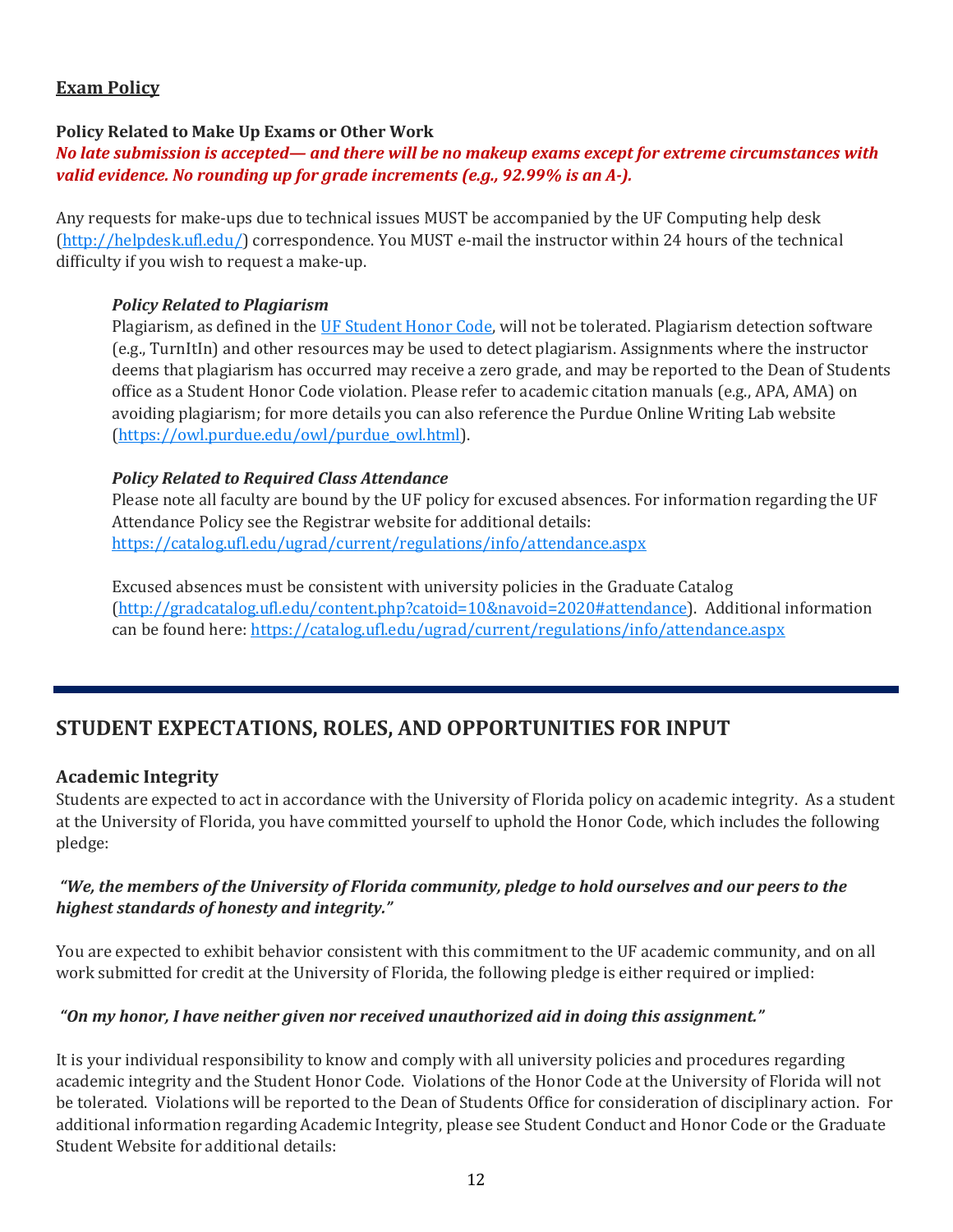## **Please remember cheating, lying, misrepresentation, or plagiarism in any form is unacceptable and inexcusable behavior.**

## **Online Faculty Course Evaluation Process**

Students are expected to provide professional and respectful feedback on the quality of instruction in this course by completing course evaluations online via GatorEvals. Guidance on how to give feedback in a professional and respectful manner is available at [https://gatorevals.aa.ufl.edu/students/.](https://gatorevals.aa.ufl.edu/students/) Students will be notified when the evaluation period opens, and can complete evaluations through the email they receive from GatorEvals, in their Canvas course menu under GatorEvals, or vi[a https://ufl.bluera.com/ufl/.](https://ufl.bluera.com/ufl/) Summaries of course evaluation results are available to students a[t https://gatorevals.aa.ufl.edu/public-results/.](https://gatorevals.aa.ufl.edu/public-results/)

## **On Campus Face-to-Face**

We will have face-to-face instructional sessions to accomplish the student learning objectives of this course. In response to COVID-19, the following policies and requirements are in place to maintain your learning environment and to enhance the safety of our in-classroom interactions.

- You are required to wear approved face coverings at all times during class and within buildings. Following and enforcing these policies and requirements are all of our responsibility. Failure to do so will lead to a report to the Office of Student Conduct and Conflict Resolution.
- This course has been assigned a physical classroom with enough capacity to maintain physical distancing (6 feet between individuals) requirements. Please utilize designated seats and maintain appropriate spacing between students. Please do not move desks or stations.
- Sanitizing supplies are available in the classroom if you wish to wipe down your desks prior to sitting down and at the end of the class.
- Follow your instructor's guidance on how to enter and exit the classroom. Practice physical distancing to the extent possible when entering and exiting the classroom.
- If you are experiencing COVID-19 symptoms (https://www.cdc.gov/coronavirus/2019-ncov/symptomstesting/symptoms.html), please use the UF Health screening system (https://coronavirus.ufhealth.org/screen-test-protect/covid-19-exposure-and-symptoms-who-do-i-callif/) and follow the instructions on whether you are able to attend class.
- Course materials will be provided to you with an excused absence, and you will be given a reasonable amount of time to make up work (https://catalog.ufl.edu/UGRD/academic-regulations/attendancepolicies/).

## **Online Synchronous Sessions:**

Our class sessions may be audio visually recorded for students in the class to refer back and for enrolled students who are unable to attend live. Students who participate with their camera engaged or utilize a profile image are agreeing to have their video or image recorded. If you are unwilling to consent to have your profile or video image recorded, be sure to keep your camera off and do not use a profile image. Likewise, students who un-mute during class and participate orally are agreeing to have their voices recorded. If you are not willing to consent to have your voice recorded during class, you will need to keep your mute button activated and communicate exclusively using the "chat" feature, which allows students to type questions and comments live. The chat will not be recorded or shared. As in all courses, unauthorized recording and unauthorized sharing of recorded materials is prohibited.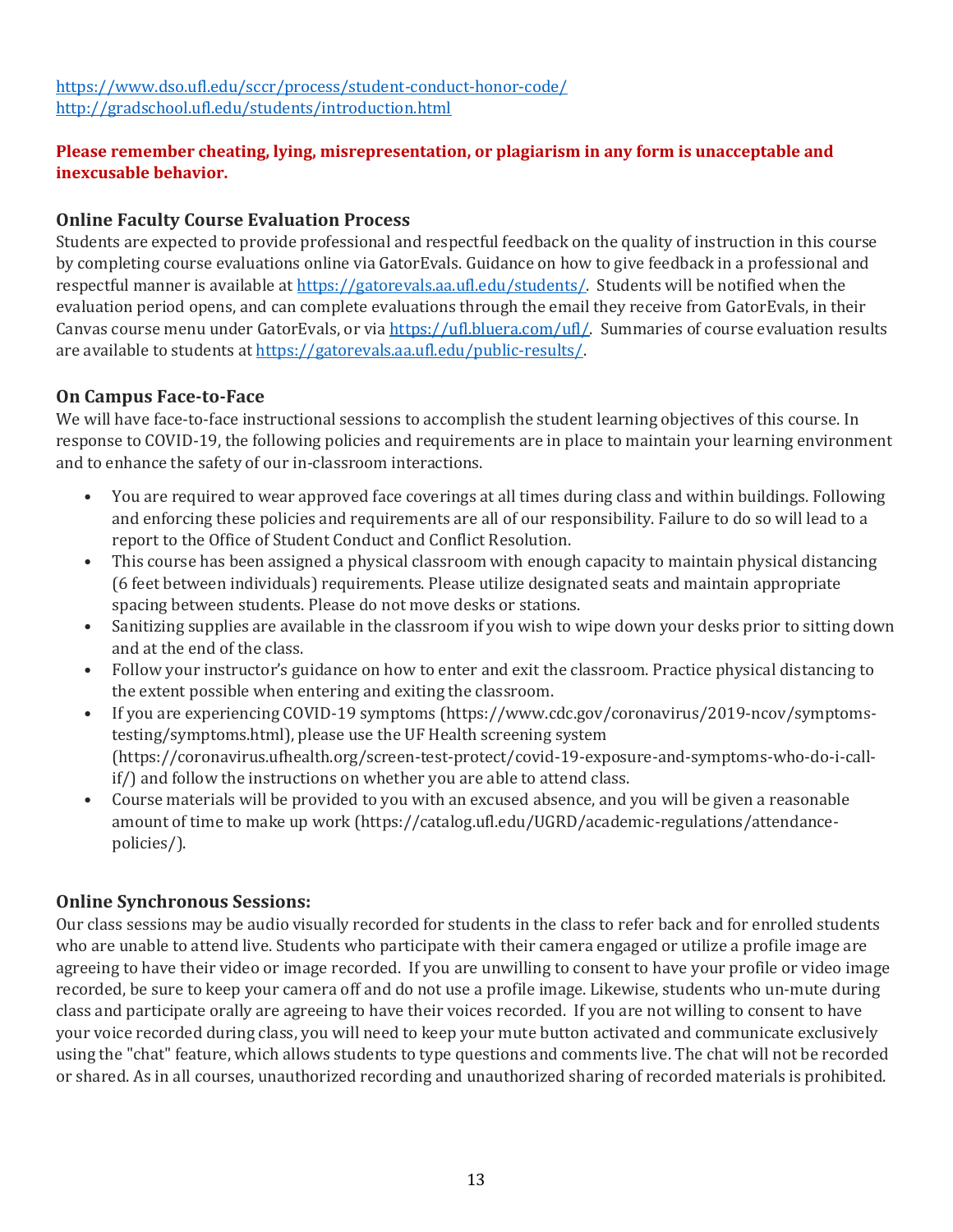## **Policy Related to Guests Attending Class:**

Only registered students are permitted to attend class. However, we recognize that students who are caretakers may face occasional unexpected challenges creating attendance barriers. Therefore, by exception, a department chair or his or her designee (e.g., instructors) may grant a student permission to bring a guest(s) for a total of two class sessions per semester. This is two sessions total across all courses. No further extensions will be granted. Please note that guests are not permitted to attend either cadaver or wet labs. Students are responsible for course material regardless of attendance. For additional information, please review the Classroom Guests of Students policy in its entirety. Link to full policy[: http://facstaff.phhp.ufl.edu/services/resourceguide/getstarted.htm](http://facstaff.phhp.ufl.edu/services/resourceguide/getstarted.htm)

## **SUPPORT SERVICES**

## **Accommodations for Students with Disabilities**

If you require classroom accommodation because of a disability, it is strongly recommended you register with the Dean of Students Office http://www.dso.ufl.edu within the first week of class or as soon as you believe you might be eligible for accommodations. The Dean of Students Office will provide documentation of accommodations to you, which you must then give to me as the instructor of the course to receive accommodations. Please do this as soon as possible after you receive the letter. Students with disabilities should follow this procedure as early as possible in the semester. The College is committed to providing reasonable accommodations to assist students in their coursework.

## **Counseling and Student Health**

Students sometimes experience stress from academic expectations and/or personal and interpersonal issues that may interfere with their academic performance. If you find yourself facing issues that have the potential to or are already negatively affecting your coursework, you are encouraged to talk with an instructor and/or seek help through University resources available to you.

- The Counseling and Wellness Center 352-392-1575 offers a variety of support services such as psychological assessment and intervention and assistance for math and test anxiety. Visit their web site for more information: [http://www.counseling.ufl.edu.](http://www.counseling.ufl.edu/) On line and in person assistance is available.
- $\bullet$  You Matter We Care website[: http://www.umatter.ufl.edu/](http://www.umatter.ufl.edu/) If you are feeling overwhelmed or stressed, you can reach out for help through the You Matter We Care website, which is staffed by Dean of Students and Counseling Center personnel.
- The Student Health Care Center at Shands is a satellite clinic of the main Student Health Care Center located on Fletcher Drive on campus. Student Health at Shands offers a variety of clinical services. The clinic is located on the second floor of the Dental Tower in the Health Science Center. For more information, contact the clinic at 392-0627 or check out the web site at:<https://shcc.ufl.edu/>
- Crisis intervention is always available 24/7 from: Alachua County Crisis Center: (352) 264-6789 <http://www.alachuacounty.us/DEPTS/CSS/CRISISCENTER/Pages/CrisisCenter.aspx>

*Do not wait until you reach a crisis to come in and talk with us. We have helped many students through stressful situations impacting their academic performance. You are not alone so do not be afraid to ask for assistance.*

## **Inclusive Learning Environment**

Public health and health professions are based on the belief in human dignity and on respect for the individual. As we share our personal beliefs inside or outside of the classroom, it is always with the understanding that we value and respect diversity of background, experience, and opinion, where every individual feels valued. We believe in,